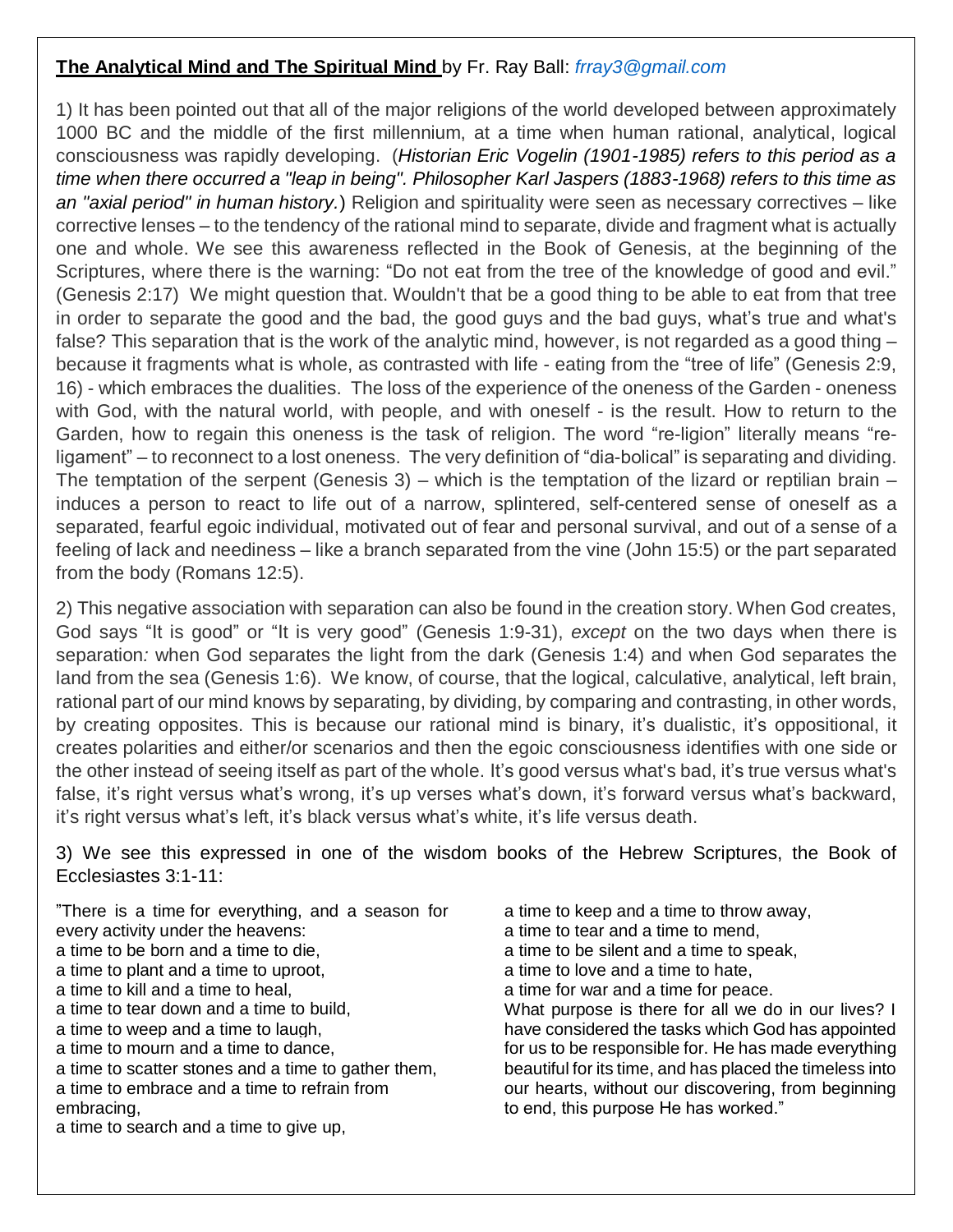4) When the analytical, egoic mind reads this passage from Ecclesiastes, it will evaluate the list and end up only liking half of those things. It will come down on one side or the other, rather than embrace the whole – which is what life and spirituality are inviting us to. The final line from Ecclesiastes says "the timeless has been placed in our hearts" – referring to a dimension within us which can do what the analytical mind cannot – it can embrace the polarities and respond to the whole rather than separate and react to the part.

5) What we learn from Ecclesiastes is that there is no opposite to life. Death is not the opposite of life. Birth and death are the opposites ("there is a time to be born and a time to die"), and both are contained within what is eternal, namely life, a life that we participate in. This is the perspective that we gain when we eat from the "tree of life", as opposed to eating from the "tree of the knowledge of good and evil".

6) Becoming "self-conscious" and developing an ego follows from the development of rational thought – as suggested from the story of the eating from the tree of the knowledge of good and evil. [*The fact* that the tree of the knowledge of good and evil is in the garden suggests that it is good and a gift that is intended for people to have, but to be integrated within a proper relationship with God and everything *else*.] Following this incident, Adam and Eve - who had previously felt oneness in the garden - now hide because they now feel divided within themselves - "naked and ashamed" (Genesis 3:7) which points to a separation between the "I" and "how the I sees itself", which is egoic consciousness.

7) While analytical intelligence is a good and necessary tool in order to do math and science, when we try to apply and impose this grid on certain other things, it is not so good, in that it separates and divides in our minds what is really a whole within reality, including ourselves as part of that whole. It views God "a being", rather than "Being itself". It turns God into an object, a separate being – like Zeus on Mt. Olympus or "the man upstairs" - instead of Being itself, the "I Am" (Exodus 3:14) within which "we live and move and have our being" (Acts 17:28). The analytic mind localizes itself as "here", and other people, the world, and God as "over there" or "up there". And this dualistic way that our rational mind operates easily gets co-opted by the ego as a way of forming a separate identity, being in control, imposing order, being correct, being certain, being in charge, being over and against and separate from and in opposition to those on the other side. The ego resists the need to change, to grow, to be transformed, and to see itself as part of a bigger whole, a bigger reality, a larger frame, which Jesus refers to as "the Kingdom of God" (Mark 1:14-15). Jews and Christians are thus not "theists" who believe in God as a separate being alongside other separates beings, but rather embrace God as Being itself – in whom they live and move and have being.

8) When the analytical mind is not properly integrated and situated within the deeper intelligence of the spiritual or unitive mind, we end up with the polarities and divisions that we witness today in the world, particularly in politics and religion. It is the opposite of wisdom, which is knowledge of and embracing of the whole. The first word Jesus speaks in the Gospel is "meta-noia" (Matthew 3:2) or "meta-mind". It literally refers to the need to change from a small or narrow mind to a bigger and more comprehensive mind which is not the same as rational knowledge. Albert Einstein (1879-1955) offered a warning with respect to this when he stated that "the problems of the world cannot be solved by the same consciousness that created them".

9) Rational, logical, conceptual knowing always creates a subject/object split, whereas biblical knowing or spiritual knowing is about being one with, loving, and participating in, subject to subject, with God, with others, and with all things - for example Adam "knew" Eve (Genesis 4:1, 17, 25). This is the difference between conceptual knowing (object to subject) as contrasted with knowing by identity (subject to subject), because the known is one with the knower. Spirituality is ultimately about knowing the deeper reality of things through being "consciously present", which provides the context and the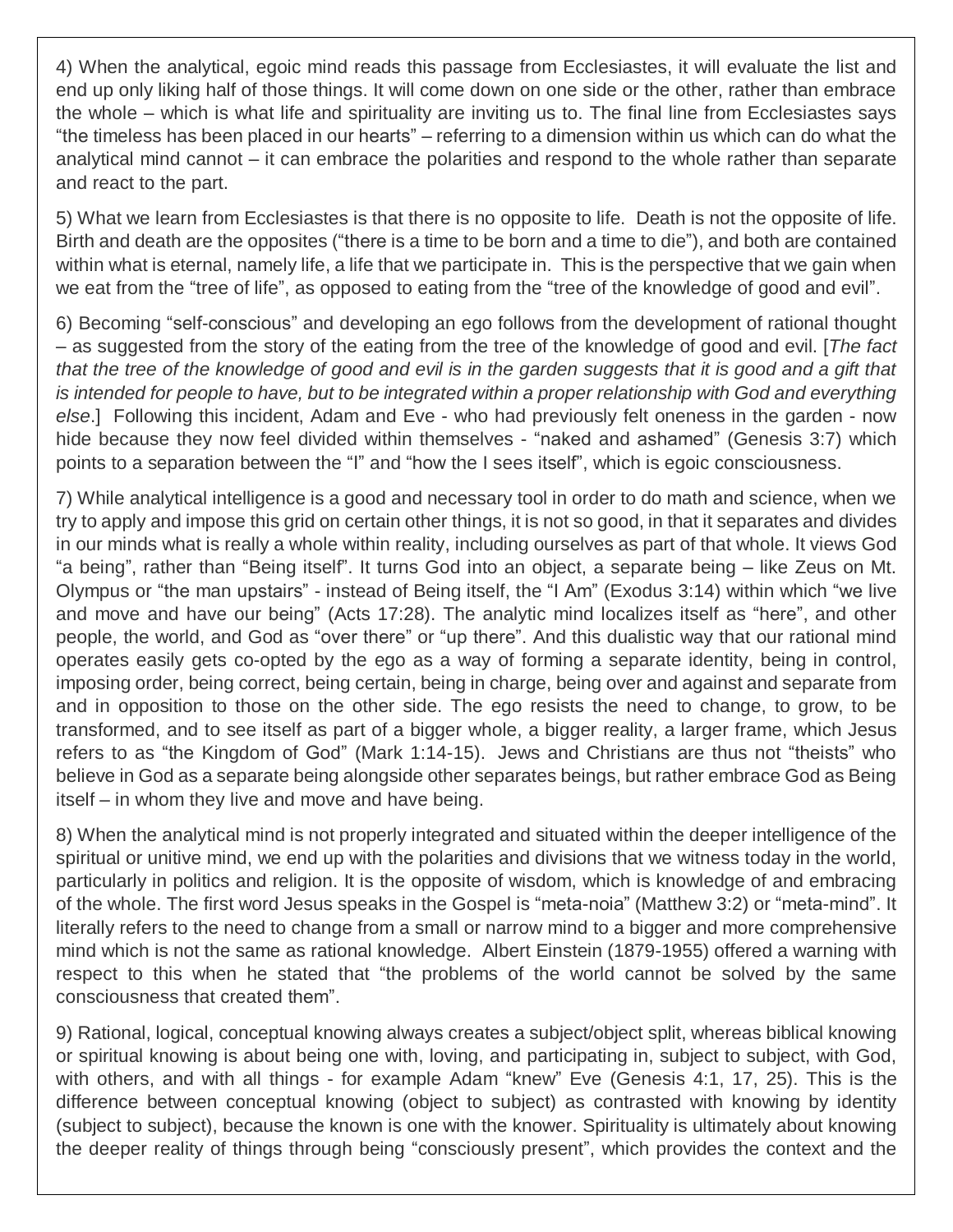depth to simply knowing things through "thinking". "Cognition" means knowing the surface dimensions of something through comparing and contrasting, naming and labeling. "Re-cognition" means there is something within a person which recognizes something of itself in the other.

10) St. Thomas Aquinas (1225-1274) distinguishes between "cognitive knowing" (what Duns Scotus (1265-1308) calls "analytic knowing") and "connatural knowing" (what Duns Scotus calls "intuitive knowing" or what is also called "knowing by identity" or "knowing by affinity" or "biblical knowing" or "spiritual knowing" or "unitive knowing" or "contemplative knowing" or "re-cognition"). The first is knowing something as an object (object to subject). The second is knowing something because you are also that something (subject to subject), and you participate in it. This is the way one knows God – not as an object or as a separate being, but as being itself – in whom one participates, and in whom one "lives, and moves and has one's being" (Acts 17:28). It's knowing by connecting what is in you to what is around you. It's when what is in you recognizes itself in the other, because in reality you are one. You recognize and connect with peace because there is peace in you, you recognize stillness because there is stillness in you, you recognize joy because there is joy in you. You recognize the mystery, beauty, and goodness of life and reality – because the mystery, beauty and goodness of life within you connects and resonates with it. You can recognize love – because there is love in you. You can recognize God because there is God in you – or rather God in you sees, recognizes and loves the God around you.

11) Quantum mechanics has also come to recognize this second kind of knowing. It recognizes that the knower influences what is known - because the knower is in fact also the one who is being known – because ultimately there is no separation between the knower and the known. In other words, the object and subject split that is presupposed by logical, analytic intelligence, is an egoic convention!

12) The word "exist" literally means "to stand out". Our analytical mind only knows things that stand out. It recognizes the foreground, not the background. It hears the noise, not the silence. It perceives the motion, not the stillness. It notices the object, not the subject. It knows the things, not the space within which the things exist. It perceives the form, not the formless out of which the form emerged. It sees the matter, not the energy. It knows the beings, not Being. It does not recognize God, but only what comes forth from God. It doesn't recognize the depth of one's own conscious presence, because it only recognizes what one is consciously present to.

13) And now for a practical way of distinguishing these two different ways of knowing. In "A Charlie Brown Christmas" (1965) while the other kids are looking at the Christmas trees by comparing and contrasting them with each other – which one is more perfect, which one is taller, which one is straighter, which one is more glamourous (what the analytic mind does) – Charlie Brown looks at the trees in a different manner. He looks at the little tree by being present to it with what is inside him – and he is drawn to the smallest, weakest, most humble tree on the lot – because he was aware of those same qualities and vulnerabilities within himself – and he saw with them – and it was through them that he was able to look out at the world and see it as it is. He saw the hidden goodness and beauty that was there. He saw the tree as one that was in need of love and grace, like he was. The honest simplicity through which Charlie Brown saw the world enabled him to form a closer bond with another being – it opened to him a dimension of existence that was hidden from those simply judging, evaluating, comparing - the analytical, critical, cynical attitude that is not in touch with life because it is not in touch with the depths of oneself. From this perspective, one is not open to beauty, mystery, the sacred – because one has lost touch with that dimension within oneself.

14) Charles Dicken's (1812-1870) character Ebeneezer Scrooge from "*A Christmas Carol*" (1843) was only able to see people through the narrow analytical, calculating mind and viewpoint of an economic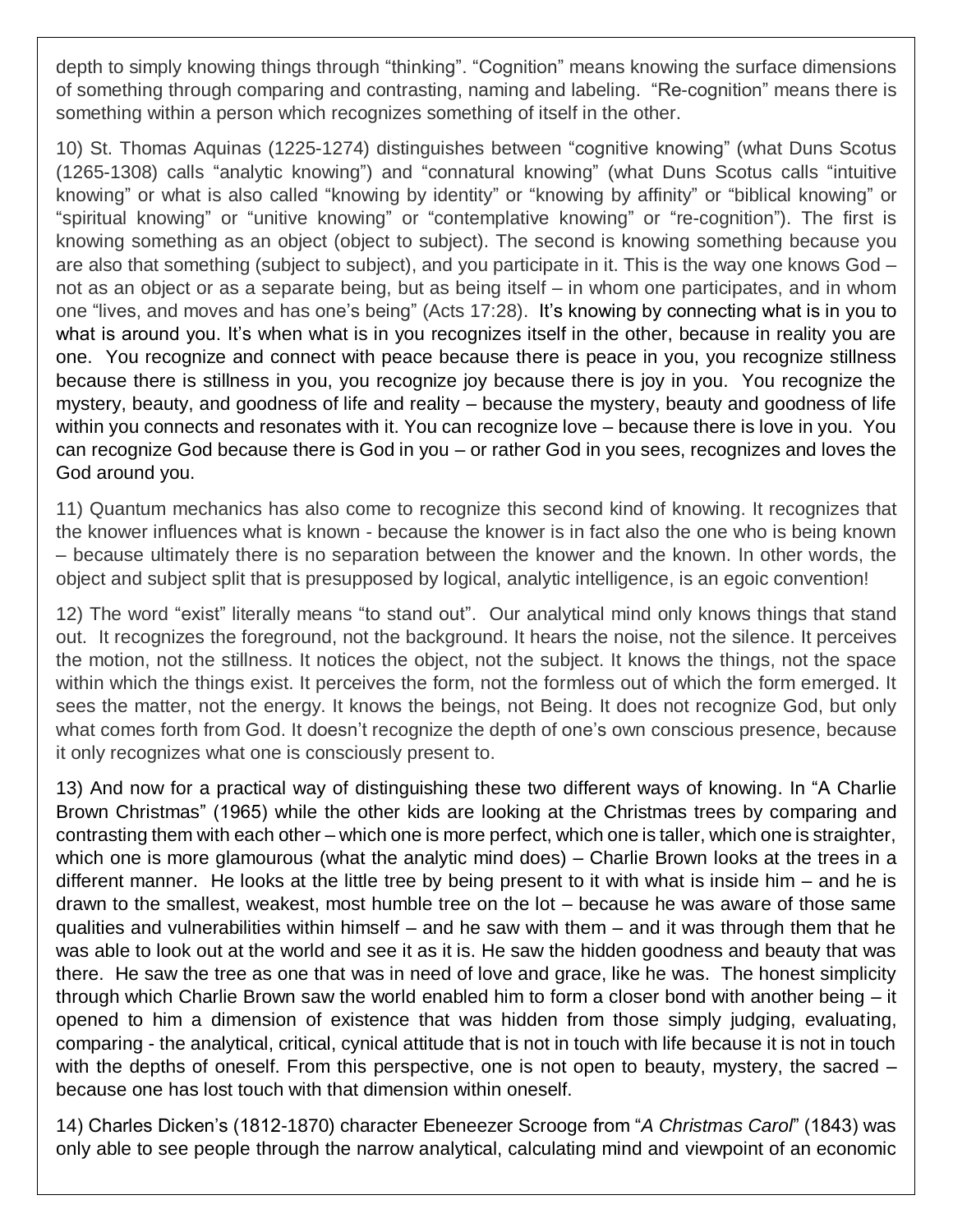system until the ghosts of Christmas past, present, and future enabled him to see by helping him get in touch with the vulnerable depths within himself which had been obscured and hidden. This is why Jesus said "the kingdom of heaven is within you" (Luke 17:21). When you are connected to that dimension – you see it all around you. The world becomes alive and enchanted, sacred and holy again.

15) It is thus "intuitive knowing" that situates "analytical knowing" within the context of mystery and wisdom. Without this context, the analytical will soon lead one to being critical and then becoming cynical, because its logic will break down in the face of the realities of suffering – of what it can only view as illogical, absurd, and meaningless – and this happens when individual events are separated from the whole. One transcends suffering by transcending the self. The smaller the self, the greater the suffering. Suffering becomes the catalyst to grow beyond the small, egoic self. The analytical mind also breaks down within the context of love – where one will do something within the context of a unitive relationship that would otherwise be seen as illogical from the perspective of the egoic self.

16) When one lives within this bigger reality, this bigger life, one will have "reasons" for what one does that are reflected in the lives of people who holds things together, not because of perfect logic, but because they experience that they are being held by a bigger reality that is actually doing the holding! This is what is meant by faith  $-$  a faith that holds and bears the mystery of things, of what seems contradictory. Paul says that Jesus – "reconciles all things in himself" (Colossians 1:20) because he embraced all things. Mary also "held all these things in her heart" (Luke 2:19, 51) as opposed to her mind. What we cannot reconcile with our minds can be reconciled bodily – as in the body of Christ on the cross - or in the tears we shed in bearing and holding the mysteries and contradictions of life: "Blessed are those who mourn . . . " (Matthew 5:4).

17) The kneejerk reaction of our analytic minds is to judge, name, label, interpret, evaluate, compare and contrast objects. There is a place for this, but the problem is that we do not contextualize this shallower 'knowing' within the broader and deeper context of the mystery of things, i.e. the first step needs to be an acceptance and embrace of the whole, or "keeping the field open" before one divides the field.

18) The term "ignorance" refers not to what we don't know, but to what we think we know, because it literally "ignores" the further depth and mystery of things that is experienced when we bring the depth of our "conscious presence" to things. This is why Jesus would so often say "Do not judge" (Matthew 7:1-3) and "Meta-noia" (change your mind) (Matthew 3:2, 4:17). In other words, change that judging mind that you are filtering reality with. This is also the reason Jesus would so often put a child in the midst of his disciples whenever they would get into "heady" abstract arguments (Matthew 18:2, 19:1- 14, Mark 9:36, Luke 18:15-17). A child does not bring pre-fabricated concepts and judgements to attach to things – but instead bring an openness and presence. There is the knowing that analytic thinking knows – by comparison and contrast – and then there's the knowing that "presence" knows – the kind of knowing referred to in the Old Testament: "Be still and know that I am God." (Psalm 46:10). The first knowing knows the "wave", the second knowing knows the "ocean". The first knowing knows the "branch", the second knowing knows the "vine". The first knowing knows the "part of the body", the second knows the "body".

19) In ancient Greece, during a time when analytic intelligence was growing and developing, Socrates (470-399 BC) was considered the wisest person by the Oracle of Delphi. Why? Because he knew that he didn't know! This was in contrast to the Sophists who claimed to know - simply because they knew how to attach prefabricated labels and concepts to things. Socrates maintained an attitude of openness, wonder, humility, reverence and presence before the mystery of things.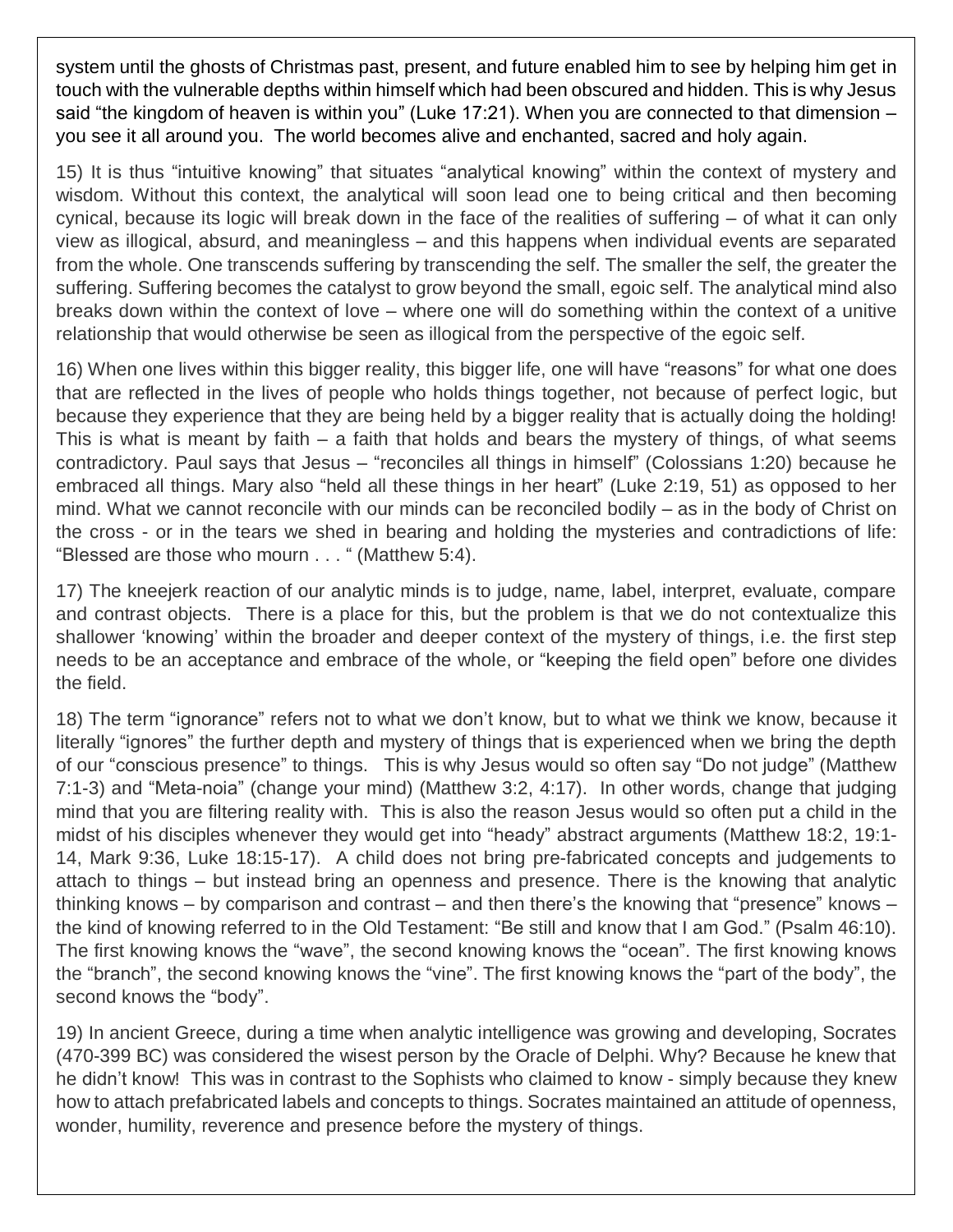20) Rene Descartes (1596-1650) identified himself with his thinking in his famous statement: "I think therefore I am". While he thought he had discovered himself, he actually only discovered his "ego" or "false-self." (The "false-self" is not a bad self. It is only bad if one sees it as one's only self, and has lost *touch with the "true-self"*.) Spirituality is making the discovery that there is a deeper reality to us, known as "presence" or "consciousness" or "awareness" – our "true-self", without which there could be no thinking. Because one can be aware of oneself thinking, this points to the deeper dimension of "awareness". It is this dimension of presence that recognizes itself in others – and then realizes that there is not otherness, but oneness between the self and the other. Jesus points to this dimension of approaching the world through presence when he says "Martha Martha you are anxious and worried about many things. Mary has chosen the better part." (Luke 10:41-42). This is also the movement from seeing life as a "maze" – to be analyzed - to life as a "labyrinth" – to be embraced and surrendered to. Ultimately, as Soren Kierkegaard (1813-1855) said: "Life is not a problem to be solved but a mystery to be loved, lived, and surrendered to."

21) In the profession of the beliefs of faith, there is the statement: "Jesus is fully God and fully human". The rational logical mind cannot process this because our minds function based on the principle of non-contradiction. How can two things be fully two things? The same is true when we say "Mary is virgin and mother" or that "God is three and one". What we call these things are "paradoxes", which require "paradoxical knowing". Now a paradox consists of seemingly contradictory statements that are in fact true at a deeper level. A paradox requires one to be able to hold both truths, both/and. If you lose one or cancel one out, you lose the truth, and in holding the two it forces you to move and change. It forces you to change your vantage point – to let go of one's self and one's narrow-minded, self-referential ideas and conclusions - in order to arrive at the deeper place where wisdom is to be found. Even science recognizes that the most important truths are paradoxical truths, for example, that light is both a wave and a particle, or in Quantum mechanics where an electron can be both here and there at the same time.

22) During the time of Jesus, many of the religious leaders tried to fit truth and reality into narrow egoic either/or, abstract categories and concepts, often trying to pin Jesus down by the way they framed questions, for example: "Should we pay taxes to the emperor or not?" (Matthew 22:17) or "Should this woman that has been caught in adultery be stoned or not." (John 8:4-5). And of course Jesus doesn't bite on these dualisms and polarities. He rejects separating and dividing the world into logical categories. Jesus instead would say "Give to Caesar what is Caesar's and give to God what is God's" (Matthew 22:21) and "Let the one among you who is without sin cast the first stone" (John 8:7) In other words, by holding and staying in that tension, truth is what one comes to and becomes.

23) This is also how Jesus taught, by teaching in parables. Parables confound and bypass the analytic, logical, dualistic, either/or mind, and force one to hold and bear the polarities of something. They move one to what is called the unitive, spiritual, "wise" mind which integrates, holds, bears, forgives, and unites. A parable forces one to change and become in order to embrace the whole and become one with the truth. Parables lead one to hold together the "weeds and the wheat" (Matthew 13:24-30), "the first shall be last and the last shall be first" (Matthew 20:16), "sinners entering heaven before the religious" (Matthew 21:31), "you must lose your life in order to find your life" (Matthew 10:39), "Blessed are the poor, happy are those who mourn, blessed are you when you were persecuted" (Matthew 5:3- 12), "the smallest seed shall become the greatest shrub" (Matthew 13:31-32), "one who works one hour is paid the same as the one who works all day" (Matthew 20:1-16), "the blind see and those who see are blind" (John 9:39), "the poor are rich and the rich are poor" (Luke 6:20-26).

24) The reason that reality can only be known in this way, is because of the Trinitarian nature of reality, that is, the Trinity as the pattern and archetype of all that is. Everything is in relationship – and nothing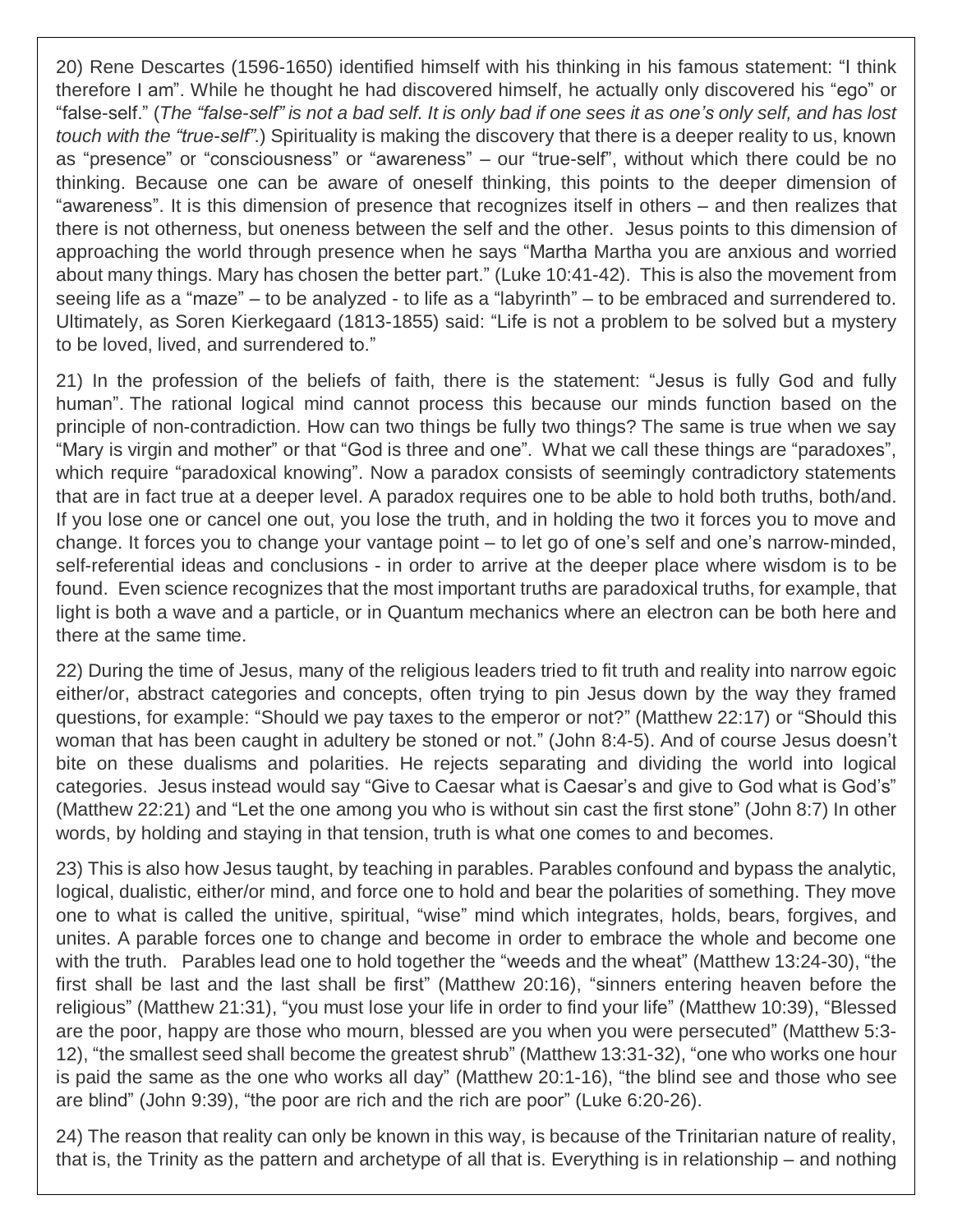can be understood as separate and apart. This was the correction that St. Thomas Aquinas made to Aristotle (384-322 BC). According to Aristotle, relationships are a secondary part of something. Aquinas insisted that relationships are a primary and essential dimension of everything that is. Jesus himself always identified himself in terms of his relationships - to God ("Son of God") and people ("Son of Man").

25) Jesus did not come as much to give answers, but to trust in a relationship. The emphasis was not about being correct, but about being connected. It was not so much about being right, but about being in right relationship. He taught how to live, love, trust and surrender to mystery - when one is walking through the darkness - and that ultimately is the answer, namely, that one lives without needing analytic answers which often get in the way. It's been pointed out that Jesus was asked 183 questions in the scriptures, but he only answered 3 of them. He often refused to give answers, only spoke in parables (Matthew 13:34), and often told his disciples not to speak about things until after the Resurrection. He knew what the self-centered mind can do with 'truth', and therefore he had them wait until after the experience of death and Resurrection (Matthew 17:9) – after their egoic selves had given way.

26) Job continually questioned God for 35 chapters and did not get an answer, but instead received a relationship. We are also called to bear and hold the mystery of light and darkness, and life and death. Often 'answers' can simply be ways to embolden and prop up the ego - instead of a relationship with God where we must surrender our small minded ideas - along with ourselves - as he calls us through the desert, through the unknown and through the darkness.

27) It has been pointed out that the greatest evil is committed by people who are convinced of their certitudes, have no self-doubt, and who lack humility over what they claim to know. And unfortunately, this tends to be many religious people who claim to be walking by faith - which is the opposite of certitude. Unfortunately, religion has often connected itself with a philosophy that gives the impression that it has connected itself with truths that are absolute, unchanging, certain, and eternal, and fails to recognize that these are truths that are abstractions from the concrete, and must be continuously reconnected within the context of other concrete facts and truths, within a world where knowledge of additional facts and truths continue to expand and grow. As St. Thomas Aquinas puts it: "Individual truths are relative (that is, they need to be put in relationship with other truths – which is the pastoral dimension) while only truth as a whole is absolute." (Summa I, q. 16, a. 7) This is a major theme in the New Testament, where the religious leaders are constantly making individual truths – such as not working on the Sabbath or liturgical washing – absolute, which of course is the very definition of ideology and creating an idol – making something other than God an absolute. They were not able or willing to put these abstract truths into proper relationship with other truths such as loving one's neighbor. Jesus taught and demonstrated that all truth is pastoral. It has been pointed out that there are two ways of being heretical. One is not recognizing and respecting doctrine (which expresses spiritual meanings and values). The second is not recognizing and respecting what and who one is applying doctrine to. And what one applies doctrine to is forever growing and changing in our understanding of it, which is why theology is an ongoing discipline – mediating religious meanings and values to life.

28) The embrace and acceptance of what is – especially the excluded and negative parts of life, ourselves and others – allows things to be out in the open where they can be integrated rather than repressed and denied, projected onto and hated in others, and allowed to take on a hidden life of their own. If we try to exclude and triumph over the negative parts, the shadow parts, the wounded parts, this leads one to a kind of heroic spirituality, based on will power and the achievement of some kind of perfection – where one often strengthens what one opposes. This was attempted by the Pharisees in the New Testament, but as Jesus pointed out, this leads to a lot of pretending and denial of one's shadow side – which leads to an even worse state of being like "white washed tombs" (Matthew 23:27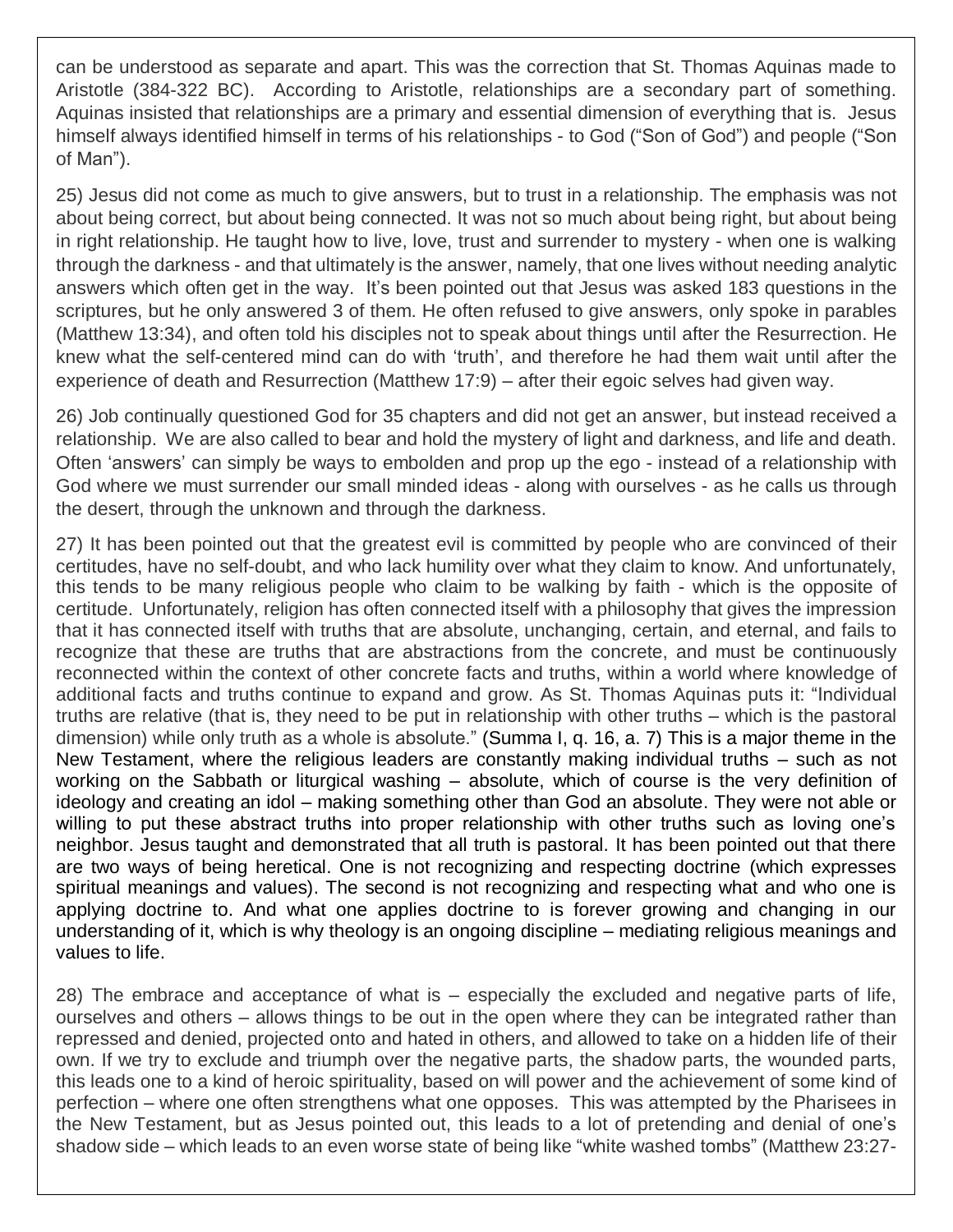28), a need to feel superior, and a lack of compassion towards others – such as wanting to stone the woman caught in adultery (John 8: 2-11). This is contrasted with the way of integrating and forgiving the wounded parts, which keeps one humble and in relationship, because when one is not in control, one has to let go of one's own will, preferences, and needs – and one then discovers that they don't dominate one's life, and one finds joy and peace at a deeper level.

29) Some languages have two separate words for "conscious" and "conscience". Some languages, however, only have one. Languages with separate words tend to make "conscience" mean "thoughts one has about what is right and wrong". Languages with one word tend to identify "conscience" with the extent to which ones "consciousness identifies itself with the consciousness within others". This kind of consciousness equates more with what is meant by "empathy", and leads one to a moral life that is grounded and sustainable in experience and not thought. One is then able to follow Jesus command to "love your neighbor as yourself" (Mark 12:31) because one, in fact, recognizes the other as oneself.

30) Our "ego" is the thoughts that we have about ourselves that create our image or persona or identity. Our "ego" is also the thoughts that others – or the world – has about us that we have internalized. Our "shadow" is those things about us that do not fit the image, which we then hide or deny or disguise and project onto others and hate in them. Peter is one who had a big ego – and tried to make himself out to be stronger than he actually was. His "ego" took a hit when he denied Jesus, after having earlier said "I will never deny you" (Mark 14:31, Matthew 26:35). When Jesus asked to wash his feet (John 13), Jesus was calling him to be more open about the hidden part of himself – his shadow – which we all have - and not feel the need to deny or pretend, because it did not fit with his image – his ego. Peter denied Jesus because he was in denial about himself first. As we shine the light on our shadow self, it may appear that our shadow is our true-self – until we realize that the light that we shine on our shadow is really our true-self. But we only come to our true-self because our shadow-self has first toppled our ego-self, which forced us to bring presence and awareness (our true-self) to our shadow-self. That is the gift of our weakness. Paul refers to his shadow when he talks about his "thorn in the flesh" (2 Corinthians 12:7) which he begged the Lord to take from him – but instead made it possible for God's grace and strength to be able to work in him even more abundantly: "My grace is sufficient for you, for my strength is made perfect in weakness . . . for when I am weak, then am I strong." (2 Corinthians 12:8-10) Amazingly, when we bring the light of presence to our shadow, the shadow itself also gets transformed into the light - "Whatever is exposed to the light, becomes light" (Ephesians 5:13) - because our true identity is that we are "the light of the world" (Matthew 5:14-16). But we only come to this realization because our shadow has toppled our ego, or as Jesus says: "You must lose yourself in order to find yourself" (Matthew 10:39, 16:25). Only through that light of presence - can we recognize and love that same light hidden beneath the surface in others. It was only after Peter and Paul's egos had been toppled – Paul being knocked to the ground and Peter denying Jesus – were they able to live from a new source of grace and become the patient, empathetic, compassionate shepherds that could love, feed, and care for the flock as Jesus himself (John 21).

31) "Behavioral atheism" – is a phrase that describes a condition wherein one desires certain answers more than a trusting relationship with a living and mysterious God. Truth is finding the balance between knowing and not knowing, between the "kataphatic" (according to the light) way and the "apophatic" (against the light) way, and having the humility to be aware of the difference. There is definitely a place for making logical/rational judgements, but they need to be done within the broader context and not as kneejerk reactions from our own egocentric selves: "Remove the beam from your own eye, then will you be able to see clearly to remove the splinter from your neighbor's eye" (Matthew 7:5). This is what ignorance is. Ignorance (ignore-ance) refers not to someone who doesn't know something, but to one who knows in such a way as to "ignore" the greater mystery and depths of things that one's knowing blocks and filters from view. Many Christians have come to define faith as knowing things with certainty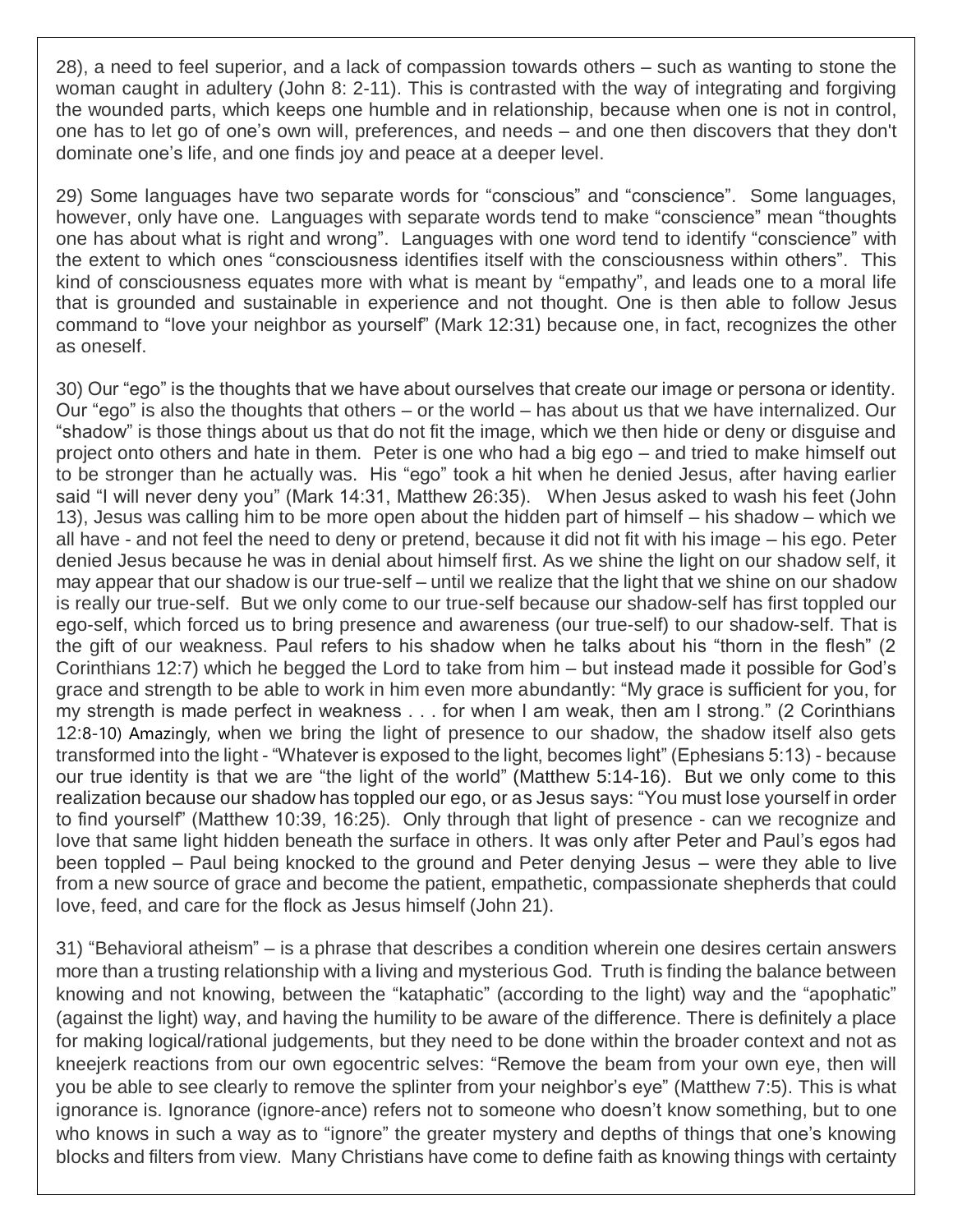– the complete opposite of biblical faith. Faith, rather, is actually about trusting when one does not know, because "God knows". The first way leads to arrogance, the second to humility before the mystery – "walk humbly with your God" (Micah 6:8). As Fr. Bernard Lonergan (1904-1984) puts it "Objectivity is the fruit of authentic subjectivity".

32) The "Cloud of Unknowing" (late  $14<sup>th</sup>$  century) is a classic spiritual work written by an unknown Christian monk. In it he says that in order to live and pray, one must enter into the cloud of forgetting, to forget one's certitudes, labels, hurts, and explanations. And the word for that is faith. A certain degree of awareness and facts and information can be good and helpful - but we are admonished not to get too attached to our thoughts and opinions, because our ego likes to convince itself that it has the whole picture. At that point growth and the humble journey stops, and nothing new can happen to us. During the middle ages, the term "tabula rasa" – an erased board - was used to describe this disposition of a humble openness as a learner or a disciple.

33) Christian theologians Hugh of St. Victor (1096–1141) and Richard of St. Victor (1110-1173) taught that humans were given three different sets of eyes, each building on the previous one. The first eye is the "eye of the flesh" (thought or sight), the second was the "eye of reason" (meditation or reflection), and the third was the "intuitive eye of true understanding" (contemplation). This third eye was described as "knowing something by simply being calmly present to it" (no processing needed). This is the seeing of the saint, the seer, the poet, the metaphysician, or the authentic mystic who grasps the whole, who see with all three sets of eyes. This is the converted, enlightened, transformed, holy person which St. Paul seems to refer to as the "third heaven," where "he heard things that must not and cannot be put into human language" (2 Corinthians 12:2, 4). The loss of the "third eye" is the basis of short-sightedness and lack of wisdom, without which things divides into polar opposites. Truth is no longer possible when this happens.

34) With St. Paul we witness a great change in terms of the way he moves from a logical, analytical mind to a paradoxical or spiritual mind – the "mind of Christ" as he puts it (1 Corinthians 2:16, Philippians 2:5). At one point in his life, he describes everything as black and white to his analytical, logical mind. Everything was clear cut based on observance or non-observance of the law. That's how he came to the logical conclusion, according to the Book of Deuteronomy, that "If one hangs on a tree, one is accursed" (Deuteronomy 21:23), and Jesus hung on a tree, therefore Jesus is accursed (Galatians 3:13). But when he witnesses that Jesus is one with God (1 Corinthians 15:7), his logical rational mind could not process that reality anymore. He had to move to a new place. He was blinded, and then came the great conversion and transformation (Acts 9:19) when he could see anew through the mind of Christ – the "meta-noia". His life was now lived out of a trusting relationship with God, through Christ and the Spirit, and not out of a detached analytical mind that had all the answers.

35) Paul, like Jesus, then began to teach in a way where one would have to hold two things together in order to come to truth: law and spirit, flesh and spirit, slave and free, Jew and Greek, male and female, weakness and strength, life and death, law and grace, individual and community, the wise and the foolish. And he said one needed to "put on the mind of Christ" (1 Corinthians 2:16, Philippians 2:5), who alone is able to reconcile all these things (Colossians 1:20. Ephesians 2:16), all these seeming contradictions and contradictories which we are also called to hold, forgive, bear, be patient with, and reconcile in the same way (2 Corinthians 5:18-20)

36) Most of us want certitudes, we want conclusions, we want explanations, we want to be correct, we want to be in control, we want to be in charge, we don't want to change. That's the ego standing behind the narrow mind which is all about being identified as being on one side or the other, instead of holding the tension and moving to that deeper truth – moving to the mind and heart of Christ - because our ego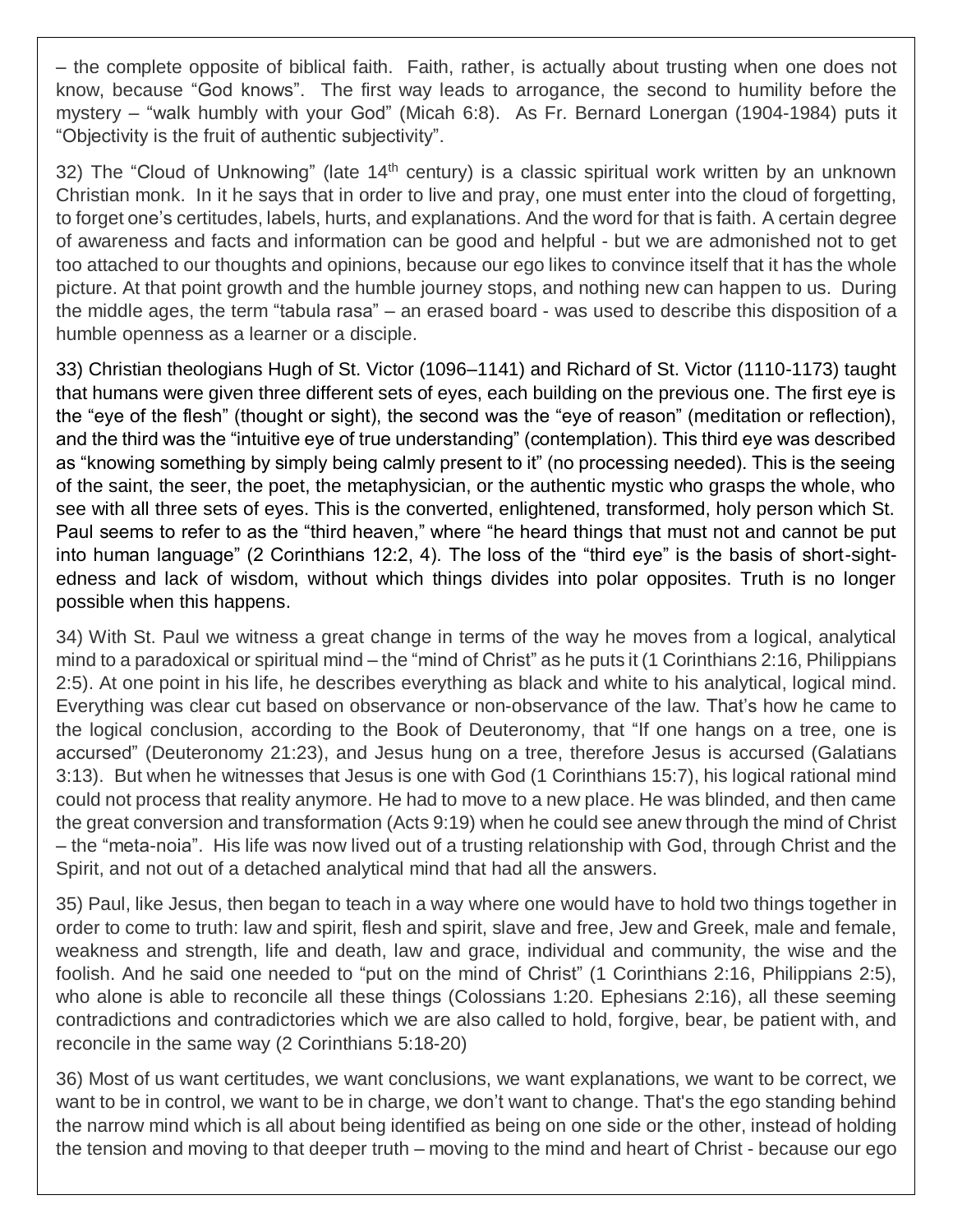won't accept having to change or having to be transformed. And when one does hold paradoxes together, something new comes about. When you hold life and death, you get resurrection, when you bring together male and female you get new life, when you hold onto the love of God and the cross of Good Friday, you get Easter Sunday. Ultimately, life is not about being correct, but about being connected, not about being right, but about being in right relationship.

37) We also witness this reconciliation in Mary when it was said that she would "hold all these things in her heart" (Luke 2:19,51). Mary held together her trust in the love of God and the death of her son on the cross. And where does Mary hold these things and process these things? In her heart. When we look at the image of the Immaculate Heart of Mary, Mary isn't pointing at her brain, as if to say "Hey, I've got this all figured out". Instead she is pointing to her heart, to the place where God is, the place where love is. It's the place where love, where God, can come and take this and make something new out of it, create and recycle, bring life out of death, bring goodness out of tragedy, bring beauty out of ugliness. And that's the ministry of reconciliation that we are also called to participate in as well.

38) In life most of us experience suffering and injustice, while also experiencing beauty and goodness. How do we hold both of these realities together - both of these ups and downs - when the logical mind cannot figure them out? How do we hold things that could cause us to become bitter or filled with resentment and instead hold them in a way that stretches us and creates something new in us and around us? When we think solely out of our narrow, logical mind – we tend to follow this progression: "analytical – critical – cynical." This happens because we approach life with too narrow a lens that ends up missing the greater dimensions of things, the sacred mystery, the enchanted universe in which we live.

39) In the 1<sup>st</sup> Book of Kings, there's a story where Elijah asks a poor widow for some food (1 Kings 17:7-16). At first it appears as if she's going to consult her rational logical mind which is thinking: "No, we don't have enough. Don't give to this guy." It appears that she is going to go with that narrow, selfcentered part of her mind and say "no", but then she says "yes". She ends up trusting that her life is part of a bigger life, her heart is a part of a bigger heart. She, like Elijah, trusts in that small, still, quiet imperceptible voice of God's Spirit and surrenders to it. She trusts in the love of God to take care of this, and she ends up being able to eat well.

40) Similarly, there's the woman in the Gospel (Mark 12:38-44, Luke 21:1-4) who gives all she has, even though it seems to be an insignificant amount. And Jesus says "She gave more than anyone". She trusted. She didn't analyze the situation from her small mind. She held 'being poor' with 'being rich in trust of God', and enabled something beautiful and worthy of Jesus' respect to take place. When Jesus asks his disciples to feed the 5000, he was challenging them to trust and to approach reality from the great mind and heart of abundance rather than the narrow minded place of scarcity (Matthew 14: 13-21, John 6:1-14). Jesus continually points out how the natural world – the birds of the sky and the lilies of the field – trust in and participate in the abundance of life without fear or holding back like human beings do (Matthew 6:26-28).

41) In Jesus on the cross, we see the archetype of a human life - holding, bearing, and suffering the contradictions of life, not simply in his mind, but bodily. By continuing to love through it, embracing the pain, the hurt, the brokenness - by embracing them with patience, compassion, forgiveness – he restores and reconciles all things in himself (Colossians 1:20). In doing this, Jesus reveals the divine manifesting through the human. Jesus demonstrates the way of re-union/redemption/re-conciliation by embracing what is - even in its brokenness and woundedness - by his embrace of the cross, embracing the seeming polarities and dualities of life - pointing this way (John 14:6) for all people to trust and follow as truth and life.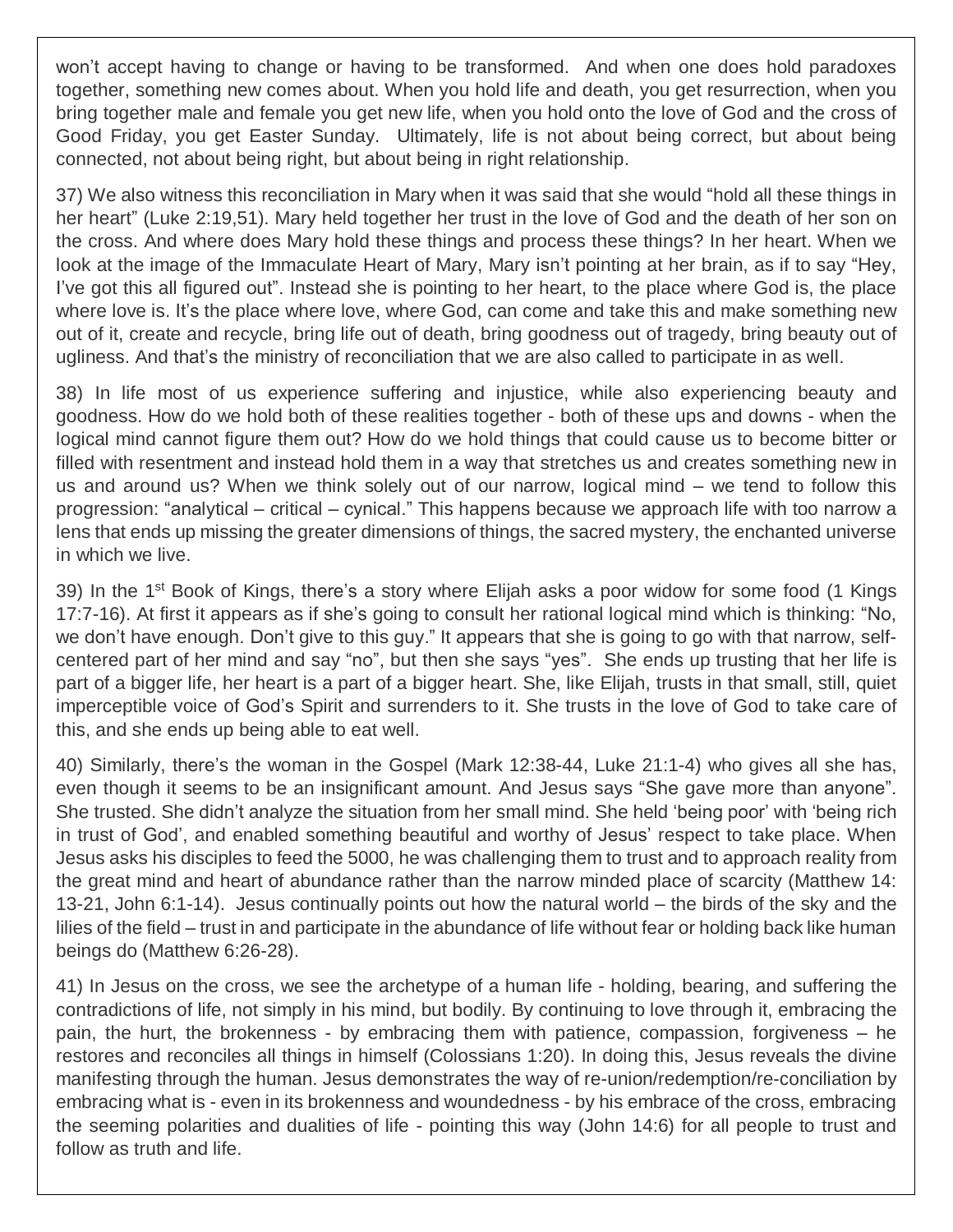42) Mother Theresa (1910-1997) tells a story that on one occasion as she was walking down a street, a beggar came up to her and said "Mother Theresa, everyone is giving to you. I also want to give to you. Today for the whole day I earned 15 rupees" – the equivalent of 30 cents. And he said "And I want to give it to you". Mother Theresa thought for a moment: "If I take the 30 cents he will have nothing to eat. If I don't take it, it will hurt his feelings. So I put out my hand and I took the money. I've never seen such joy on anyone's face as I saw on the face of that beggar, at the thought that he too could give to Mother Theresa". She said that gift to her meant more than winning the Nobel Peace Prize (1979). Mother Teresa went on "That was a big sacrifice for that poor man who had sat in the hot sun the whole day long and received only 30 cents. 30 cents is such a small amount and I can get nothing with it, but as he gave it up and I took it, it became like thousands because it was given with so much love. God looks not at the greatness of the work, but at the love by which it was performed". And in the same way, we have the opportunity as we live our lives, to look at the world, to embrace the world with a heart and mind that can stretch and grow, to love even when it's difficult, to embrace even when it does not seem logical, but to love in a way that can make all things new and all things right, that brings healing and restoration and hope to our world. That's how we embrace, with Christ, the way of the cross, the way of sacrificial love, the way that leads to Easter and Resurrection.

## **Ego, Shadow, & True Self** Fr. Ray Ball: *[frray3@gmail.com](mailto:frray3@gmail.com)*

Our "ego" is the thoughts that we have about ourselves that create our image or persona or identity. It is also the thoughts that others – or the world – have about us that we have internalized. Our "shadow" are those things about us that do not fit the image, which we then hide or deny or disguise and project onto others and hate in them. Peter is one who had a big ego – and tried to make himself out to be stronger than he actually was. His "ego" took a hit when he denied Jesus, after having earlier said "I will never deny you" (Mark 14:31, Matthew 26:35). When Jesus asked to wash his feet (John 13), Jesus was calling him to be more open about the hidden part of himself – his shadow – which we all have - and not have to deny or pretend, because it did not fit with his image – his ego. Peter denied Jesus because he was in denial about himself first. As we shine the light on our shadow self, it may appear that our shadow is our true-self – until we realize that the light that we shine on our shadow is really our true-self. But we only come to our true-self because our shadow-self has first toppled our ego-self, which forced us to bring presence and awareness (our true-self) to our shadow-self. That is the gift of our weakness. Paul refers to his shadow when he talks about his "thorn in the flesh" (2 Corinthians 12:7) which he begged the Lord to take from him – but instead made it possible for God's grace and strength to be able to work in him even more abundantly: "My grace is sufficient for you, for my strength is made perfect in weakness . . . for when I am weak, then am I strong." (2 Corinthians 12:8-10) Amazingly, when we bring the light of presence to our shadow, the shadow itself also gets transformed into the light - "Whatever is exposed to the light, becomes light" (Ephesians 5:13) - because our true identity is that we are "the light of the world" (Matthew 5:14-16). But we only come to this realization because our shadow has toppled our ego, or as Jesus says: "You must lose yourself in order to find yourself" (Matthew 10:39, 16:25). Only through that light of presence - can we recognize and love that same light hidden beneath the surface in others. It was only after Peter and Paul's egos had been toppled – Paul being knocked to the ground and Peter denying Jesus – were they able to live from a new source of grace and become the patient, empathetic, compassionate shepherds that could love, feed, and care for the flock as Jesus himself (John 21).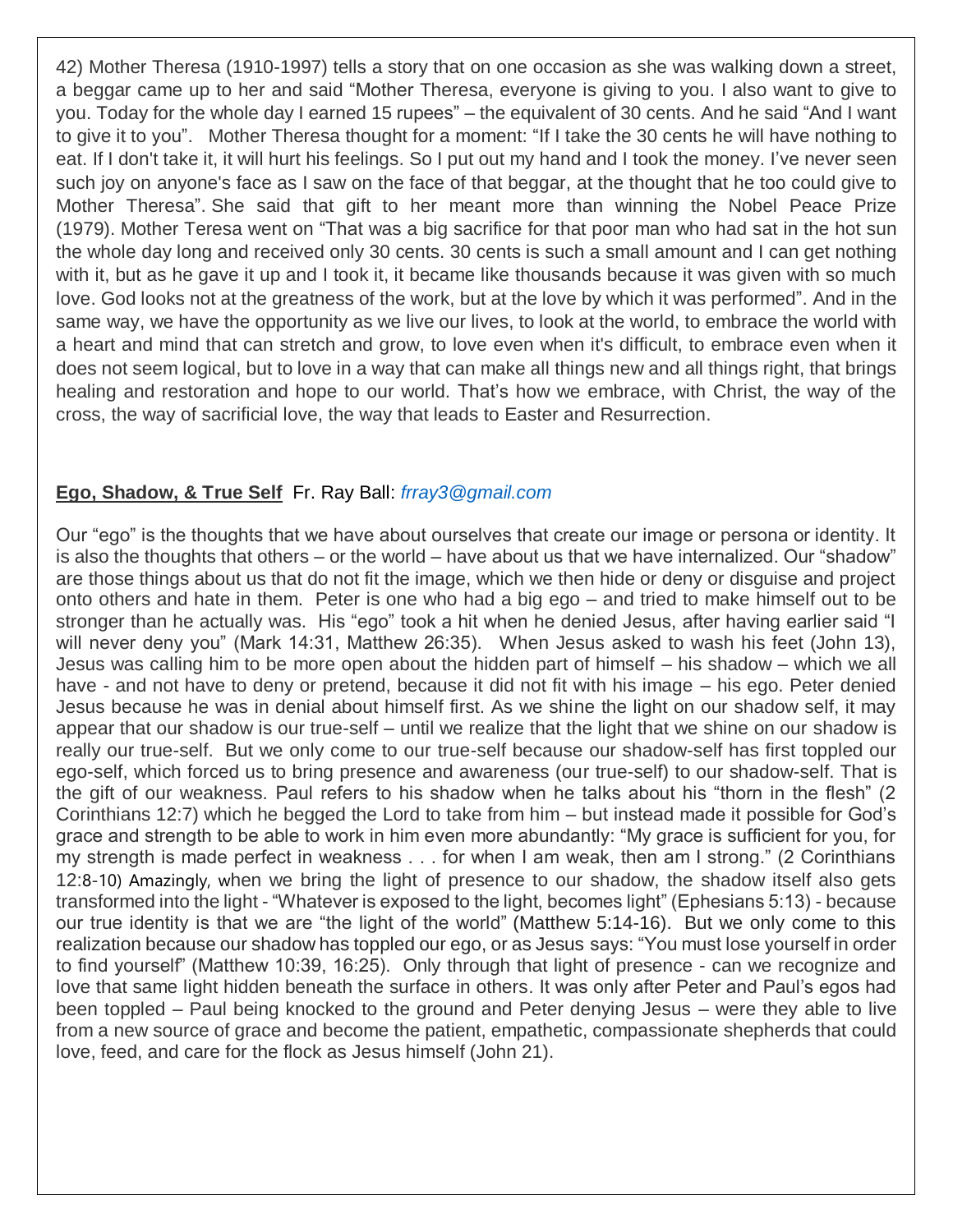## **The Blindspot of the Pharisees** by Fr. Ray Ball: *[frray3@gmail.com](mailto:frray3@gmail.com)*

1) Have you ever wondered why the New Testament puts such an emphasis on the doctrinally orthodox Pharisees in their opposition to Jesus? I believe it is because there is a blind spot - a default setting which religious people tend to fall into which the New Testament is trying to warn religious people about less they too end up repeating the same mistake. St. Paul admitted to having the same religious blindness (Philippians 3:4-8). How is it that we can sometimes resist the gift that Jesus continuously tries to help the Pharisees to overcome? The biggest blind spot of those who opposed Jesus, the orthodox Pharisees, was that they made individual doctrines and liturgical practices into idols and absolutes. They were so very preoccupied with ritual, liturgy, and the symbolic that they lost sight of the essential reality that those things pointed to. For example, they were quick to criticize Jesus for not liturgically washing his hands properly (Matthew 15:2) and not working on the Sabbath (Matthew 12:12).

2) The ego wants to hold onto something that it feels is secure and unchanging because it wants to stay in control. This, of course, is precisely what faith is the opposite of. Faith calls us to trust only in the mystery of God and not our ideas, answers and explanations. It is precisely about giving up control and security, of making anything but God an idol. They often made accidentals into essentials, and missed what was really essential – life and relationships. When you make an individual truth into an absolute by not putting it in relationship with other truths or facts, it becomes an ideology. Individual truths need to be connected and related to other truths and facts. This is why St. Thomas Aquinas (1225-1274) stated that only truth as a whole is absolute (Summa I, q. 16, a. 7) not separate truths apart or out of context to the whole. Individual truths are relative, that is, they are in need of being put in relationship to other truths and facts in order not to be distorted and becoming ideology. This is why theology is an ongoing discipline that needs to continuously connect religious meanings and values to the ongoing understanding of truth and reality. When Jesus healed on the Sabbath he demonstrated that a particular religious doctrine - e.g. do not work on the Sabbath - was not absolute and needed to be put into the context of other truths and facts, namely the need to love our neighbor and the need for liturgy to connect a person to service. The Pharisees were orthodox in terms of their ability to quote doctrine, but were not able to pastorally connect those truths, meanings and values in a way that was able to recognize and respect the truth of people and their daily lives, as Jesus did. They were doctrinally orthodox but pastorally and behaviorally unorthodox which is what matters the most. As Pope Francis (1936- ) has pointed out - there are two ways of being heretical. One way is by not recognizing and respecting doctrine. The second way is by not recognizing and respecting what and who one is applying it to. And our understanding of what and who one applies it to is forever growing, which is why theology is an ongoing discipline.

2) It has been pointed out that Jesus was asked 183 questions in the New Testament but only answered 3 of them. We often look to Jesus as the one who gives answers and explanations. Most of the time, however, Jesus did not give answers because he knew answers and explanations would only embolden and solidify the ego. Peter and Paul, among others, had to let go of their answers and explanations which had made them arrogant and self-centered - in order to trust and surrender in times of darkness and confusion, i.e. to enter into the Paschal Mystery. Jesus did not give them answers but gave them a relationship to the God of mystery. They had to learn to surrender and let go of their certitudes, and had to learn to walk humbly. What we cannot grasp with our brain we can embrace heartily and bodily. Mary herself is the great example of one who does not know, but trusts. In paintings of Mary she points not to her head but to her heart - pondering these things in her heart. Job is another example of one who called out to God with questions regarding the meaning of suffering. God never gives him an answer to hang onto, but a relationship to trust in. The problem that most people have is that they would rather have an answer than God!

3) The other part of the problem that the Pharisees were blind to was the inability to know spiritually as opposed to knowing logically. They were always trying to pose either/or questions to Jesus, e.g.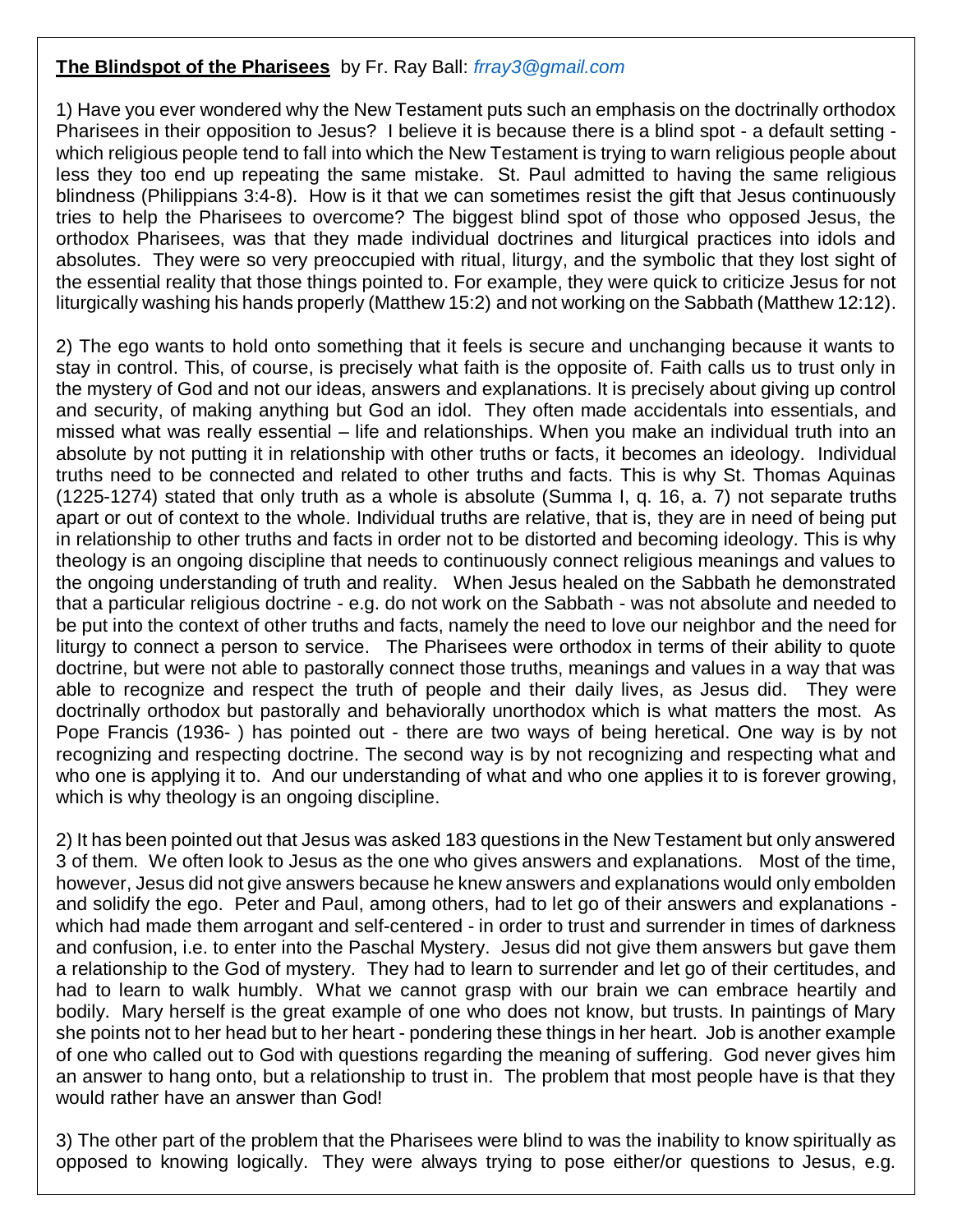"Should we pay taxes to Caesar or not?" (Matthew 22:21) This is because the logical, analytical part of our brain is binary, and this is how we try to divide up reality. This, of course, was the original temptation - eating from the tree of the knowledge of good and evil. (Genesis 2:17) We want to couch everything in terms of up or down, right or left, good or bad, black or white. Jesus did not give in to this dichotomy of reality. Instead he said things like "Give to Caesar what is Caesar's and to God what is God's" (Mark 12:17). Truth comes through holding both statements together.

## **Men, Women, Initiation & Priesthood** by Fr. Ray Ball: [frray3@gmail.com](mailto:frray3@gmail.com)

1) So why didn't Jesus call women to follow him to be trained as "priests" like he called the 12 men who were his Apostles? Because women are already naturally priests and did not need any training! It has been pointed out that in every traditional culture in the world - Native American, African, Aboriginal, European, Semitic, Asian, etc. - it has exclusively been boys and young men (usually between the ages of 13-17) who have needed to be trained and initiated, not young women. In traditional cultures it was believed that girls naturally physically and emotionally became women and "priests" – that is, they naturally shed their blood, accepted the suffering, and sacrificed their bodies for the transformation of life and the service of the community. It was believed that life naturally transformed them, and in turn, they became a source of transformation. Women were also seen as naturally able to connect empathetically with the weakest members of the community. Because of this, women were not required to be initiated. Instead they had fertility rites and puberty rites to let the young woman know her dignity and power, the holiness of her body, that she is someone to be respected, and that she is a miracle of transformation. She was naturally initiated by life by what has been called "the humiliations of blood – menstruation, labor, and menopause". On a very basic, biological and cellular level a woman learned this mystery of miracle and transformation. For men, however, this is something they needed to be taught and trained for, it was not something that naturally happened in them. While girls naturally became women, boys naturally became only bigger boys. As a result, boys and young men in these cultures were taken apart in initiation rituals to develop the temperament to shed their blood and sacrifice themselves in the service of life and in service to the community – like women. Often the rituals would include a real wounding, a real suffering, and would often include a ritual shedding of blood often through circumcision – connecting the male at the place where he can often be most self-centered and asserting of dominance - to learn respect for life, others, and the community. Initiation rituals helped to teach the acceptance of loss as a dimension of life and not to be negatively reacted to. The initiation rituals would often put the young man into an experience of an ordeal – such as spending time alone in the wilderness - where they would experience being made weak and vulnerable in order to develop a sensitivity, empathy, and compassion towards others. In our world, where many of these rituals have been discarded and where boys and young men are left to basically initiate themselves, it is not surprising that masculine energy has not been effectively harnessed to the service of life and has been allowed to express itself in destructive, materialistic, and self-centered ways. Even when expressed in positive ways - through being protectors, providers, warriors, workers, and rulers - men have expressed this more on the outer and external levels of doing, rather than on the internal and relational level of mutuality, intimacy, and compassion. Millennia of warfare is thought to have led men to stuff and repress emotions in order for them to focus on the task at hand, while women - in focusing more on child-rearing – developed better relational skills required to connect at a deeper personal and emotional level.

2) Studies on teen brain development have indicated that there is a need for teens to experience being part of something bigger than themselves. Initiation ceremonies most often took place outdoors in